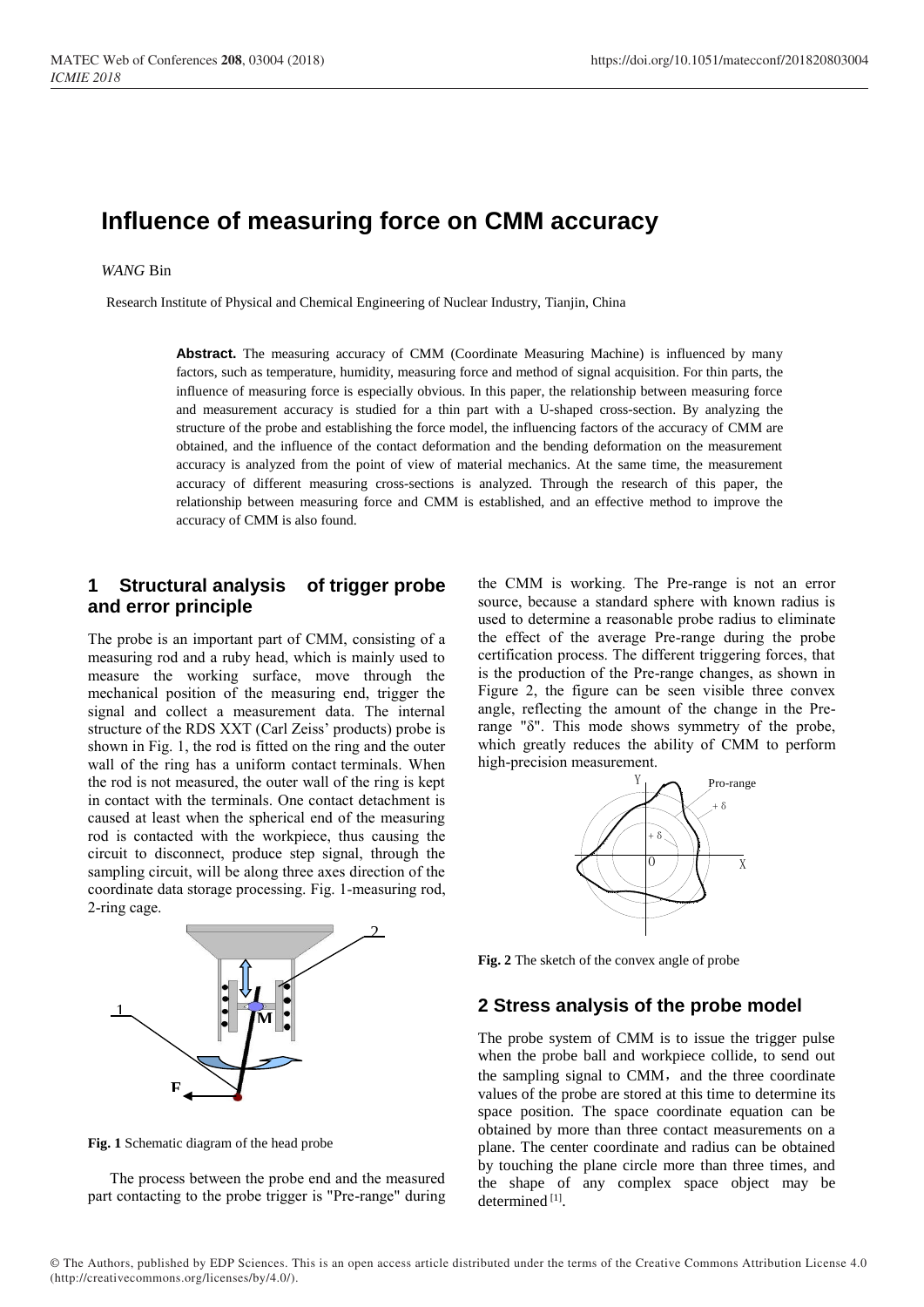

**Fig. 3** Force model of dynamic trigger probe

As shown in Figure 3, the probe is positioned in the Cartesian coordinate system, and the probe is coincident with the Z-axis. The probe length is P, the projection of the cylindrical and the X-axis angle are $\varphi_0$ , the Force *F*  $(\theta, \varphi)$  is triggered by the end and the component surface. The direction of force F is determined by the polar angle *θ* and the azimuth *φ*. assuming that the direction of the probe is in line with the normal direction of the part surface, the probe is moved along the direction of the force.

$$
\vec{n} = \vec{F}/F = \vec{i} \sin \theta \cos \varphi + \vec{j} \sin \theta \sin \varphi + \vec{k} \cos \theta
$$
 (1)

If the polar angle "*θ"* and azimuth "*φ*" are in a suitable range, "*F*" will cause the probe to rotate around the *A-B* axis, and the signal will trigger when the cylinder *C* leaves the contact terminals. According to the different F-direction of the force, the other two possible axes of rotation are *B-C* and *A-C*, and the corresponding angle is  $\varphi_0 \pm 120^\circ$ . In addition to rotation, Force "*F*" also causes the probe to bend, resulting in bending displacemen.

#### **2.1 Contact deformation**

In order to ensure the reliable contact between CMM and the workpiece surface, it is necessary to impose a certain force acting on the workpiece, but the force will cause contact deformation of the workpiece. The size of contact deformation is related to the material and measuring force of the workpiece.

$$
\delta_{contact} = 1.231 \left( (F/E)^2 (R_1 + R_2) / R_1 R_2 \right)^{1/2} \tag{2}
$$

"*F*" is the measuring force, "*E*" is the elastic modulus of the workpiece, the " $R_1$ ,  $R_2$ " are the workpiece and the radius of the probe ball.

#### **2.2 Bending deformation**

The measuring force can also cause the bending deformation, and the bending deformation is mainly affected by the measuring position and the measuring force value. According to the knowledge of material mechanics, the bending deformation of workpiece under the action of measuring force is:

$$
\delta_{bending} = \frac{FL^3}{3EI} \tag{3}
$$

"*F"* is measuring force, "*E"* is the elastic modulus of workpiece, "*I"* is the workpiece section inertia moment, "*L"* is the length of probe.

# **3 Modal analysis of force measurement**

There are two kinds of CMM probes, one is the dynamic probe, the other is the static probe. The RDS XXT probe system is a dual-mode signal acquisition system which can realize dynamic (scanning) and static (triggering) measurement, under which the influence factors of the measuring force are analyzed respectively.

#### **3.1 Dynamic measurement mode**

It is possible for the probe to leave the surface of the workpiece and cause the measurement error. Because of the relative movement of the probe and the workpiece, when the relative motion speed is higher and the measuring force is small. In order to analyze the dynamic measuring force, the probe and the rod are simplified into the rod, which mass is "*m*", length is "*L*", and the static measuring force on the workpiece is "*F*0". When measuring the probe relative to the workpiece surface, the measuring rod element revolves around the fulcrum, and the pendulum angle is "*θ*", the dynamic equation of the measuring rod element is:

$$
J\ddot{\theta} = -\frac{M_{sl}}{2}\sin\theta + (F - F_0)L\tag{4}
$$

Because the measuring rod pendulum angle is very small, "*θ*"can be approximated as:

$$
\theta = \frac{h_m}{L} \sin \omega t \tag{5}
$$

the influence of the gravity moment of the measuring rod element can be ignored, the formula (4) can be reduced:

$$
F = F_0 - \frac{M}{2} h_m \omega^2 \sin \omega t \tag{6}
$$

In order to ensure reliable contact during measurement, the force value is *f*≥0, calculation:

$$
\omega_{\text{max}} = (2F_0 / M h_m)^{1/2} \tag{7}
$$

Therefore, the workpiece is related to the maximum relative rotational speed and the static measuring force of the measuring ball during the scanning process. The probe and workpiece are separated when workpiece speed is greater than "*Ω*<sub>max</sub>".

Therefore, in order to maintain good contact between the probe and the workpiece and to prevent the probe ball from being detached from the workpiece with lower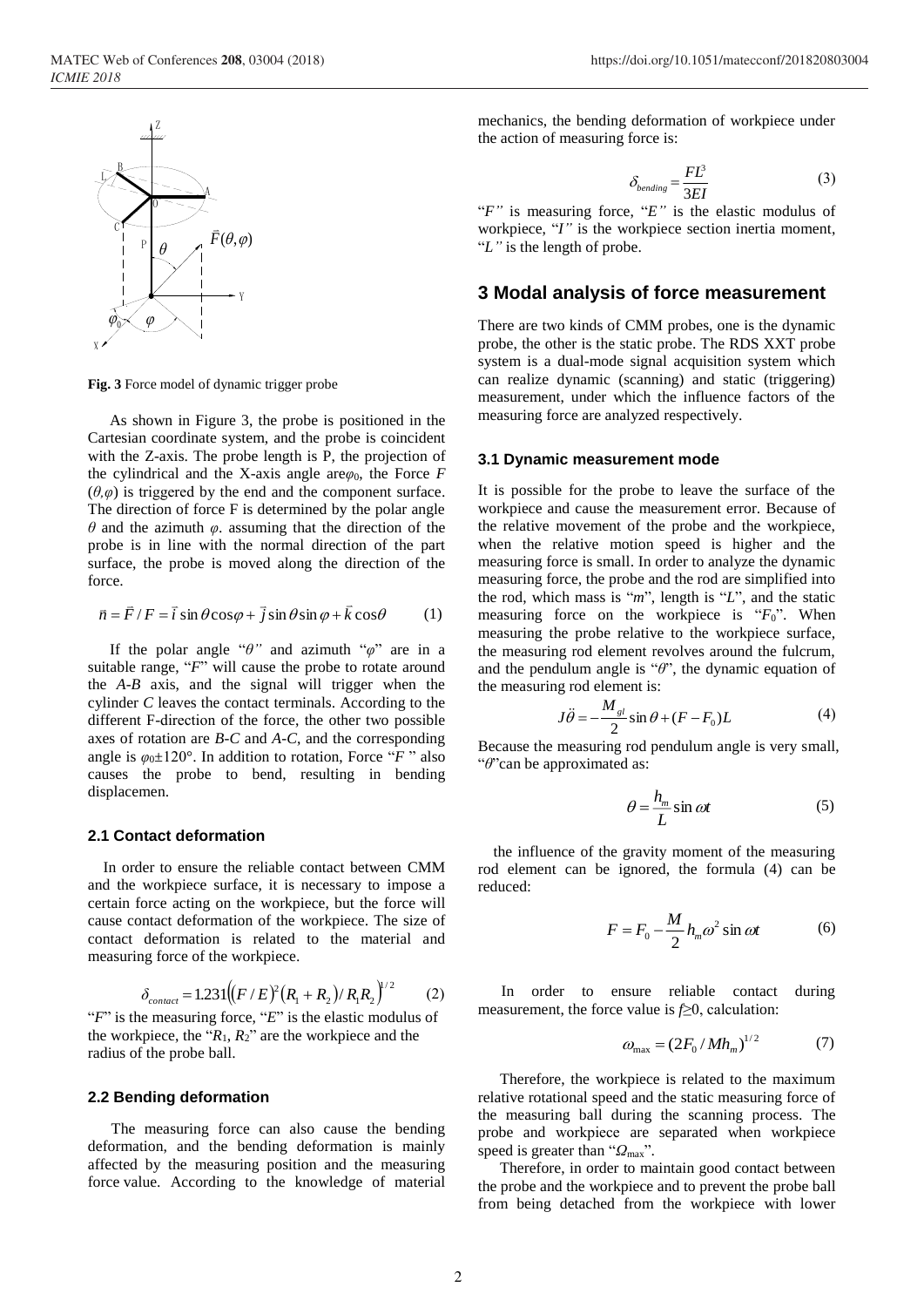rotational speed, which is equivalent to the static measurement, so that the influence of the measuring force change on the measurement result can be neglected [2]

## **3.2 Static measurement mode**

The three-coordinate probe should maintain a constant measuring force in its contact with the static mode. The measuring force is mainly able to overcome the dust and oil film on the surface of workpiece, so as to ensure the stability of the measured value. However, in ensuring its stability, it should also control the value of the measuring force, to avoid deformation and scratches on the workpiece surface due to the excessive force. In the process of measuring the workpiece, there are two kinds of errors in the measurement result of geometrical dimension, one is the contact deformation of the surface, the other is the error due to the longitudinal deformation and bending [3].

When two objects are in contact with each other, a certain deformation is produced by squeezing. At the same time, because of the influence of the stress on the value of the deformation, the Gelz theory is used to analyze and calculate the deformation of the stress relation and stress effect. The spherical probe is the most commonly used in the contact measuring method, in which the contact deformation affects the measurement precision of the geometrical dimension, in which case, the effect of measuring force on the measurement result can be reduced by increasing the radius of the sphere.

According to the above analysis, the main influencing factors in the static measurement process are contact deformation and bending deformation. The RDS XXT probe system is configured with three triggering measuring force modes, which are sensitive trigger, standard trigger and strong trigger. The sensitive mode is mainly used to measure the smooth surface of the workpiece, such as plastic and glass. The standard mode is used for most metal materials. The strong mode is used for surface roughness testing of composite materials. Therefore, the standard trigger mode is more suitable for the detection of metal parts, and the relationship between the measuring force and length of the bar is shown in Fig. 4.



**Fig. 4** Relationship between measuring force and probe length

#### *3.2.1 Calculation of contact deformation*

The probe ball radius is 1.5mm, substituting formula (2), and the deformation is shown in table 1.

| Probe length/mm | <b>Measuring force/mN</b> | Contact deformation /µm |
|-----------------|---------------------------|-------------------------|
| 30              | 150                       | 1.8                     |
| 40              | 110                       | 1.5                     |
| 50              | 90                        | 1.3                     |
| 75              | 55                        | 0.9                     |
| 100             | 40                        | 0.7                     |
| 125             | 30                        | 0.6                     |
| 150             | 25                        | 0.5                     |
|                 |                           |                         |

**Table 1.** Calculation value of measuring force and contact deformation

The contact deformation of workpiece is only 1.8μm, which corresponded to the minimum probe length. Because the CMM measurement error is 1.9μm, so the deformation can be neglected.

#### *3.2.2 Calculation of bending deformation [4]*

The bending deformation of workpiece is not only related to the material of workpiece, but also has great influence on the fixed height. The structure of the Ushaped piece is shown in Figure 5.